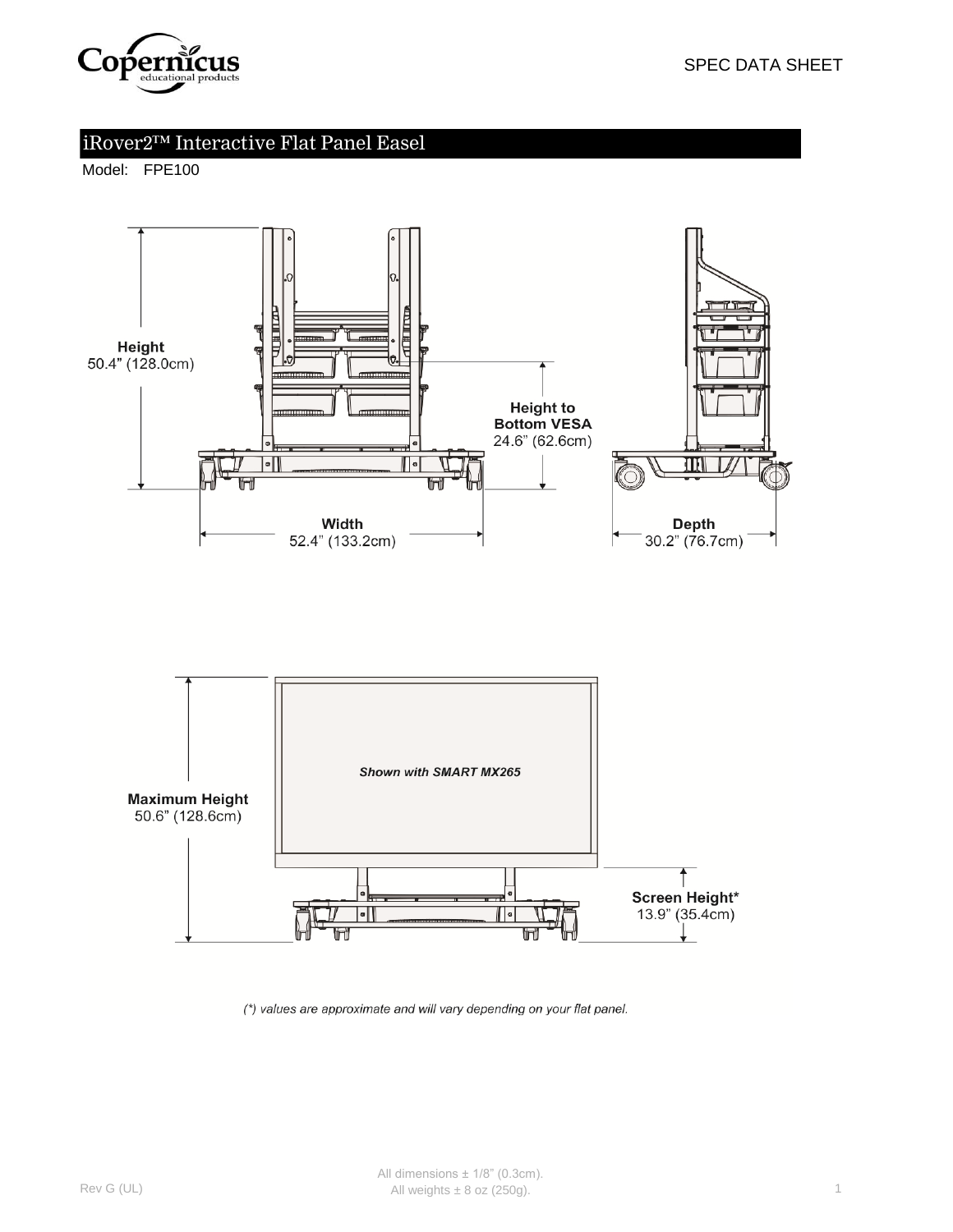

## iRover2™ Interactive Flat Panel Easel

Model: FPE100

### **Warranty:**

One-year electrical components warranty (power strip) Five-year frame warranty Lifetime tub warranty

## **Physical Specifications:**

#### **Flat Panel Compatibility:**

Spacers and longer screws are provided for flat panels that do not have a flat back, like Promethean. Commonly supported flat panels include: SMART, Promethean, Clever Touch, Clear Touch and others.

#### **Flat Panel Mounting Stretchers:**

This unit comes with its own VESA flat panel mount.

Supported Screen Size: Up to 75" Supported VESA: 300 x 200 (min) 800 x 700 (max) Max Weight: 200lbs (90.7kg)

#### **Power Strip Specifications:**

Outlets: 6 Right-angle NEMA 5-15R Size: 1-1/2" H x 9-5/8" W x 1-3/4" D (4.0cm H x 24.4cm W x 4.5cm D) AC Rating: 125V 15A 60Hz Cable: 14-gauge thickness, 2.5m (8 ft.) length Conformance: cULus Switch: On/Off with built-in circuit breaker

#### **iRover2™ Interactive Flat Panel Easel Certifications:**

Conformance: cULus